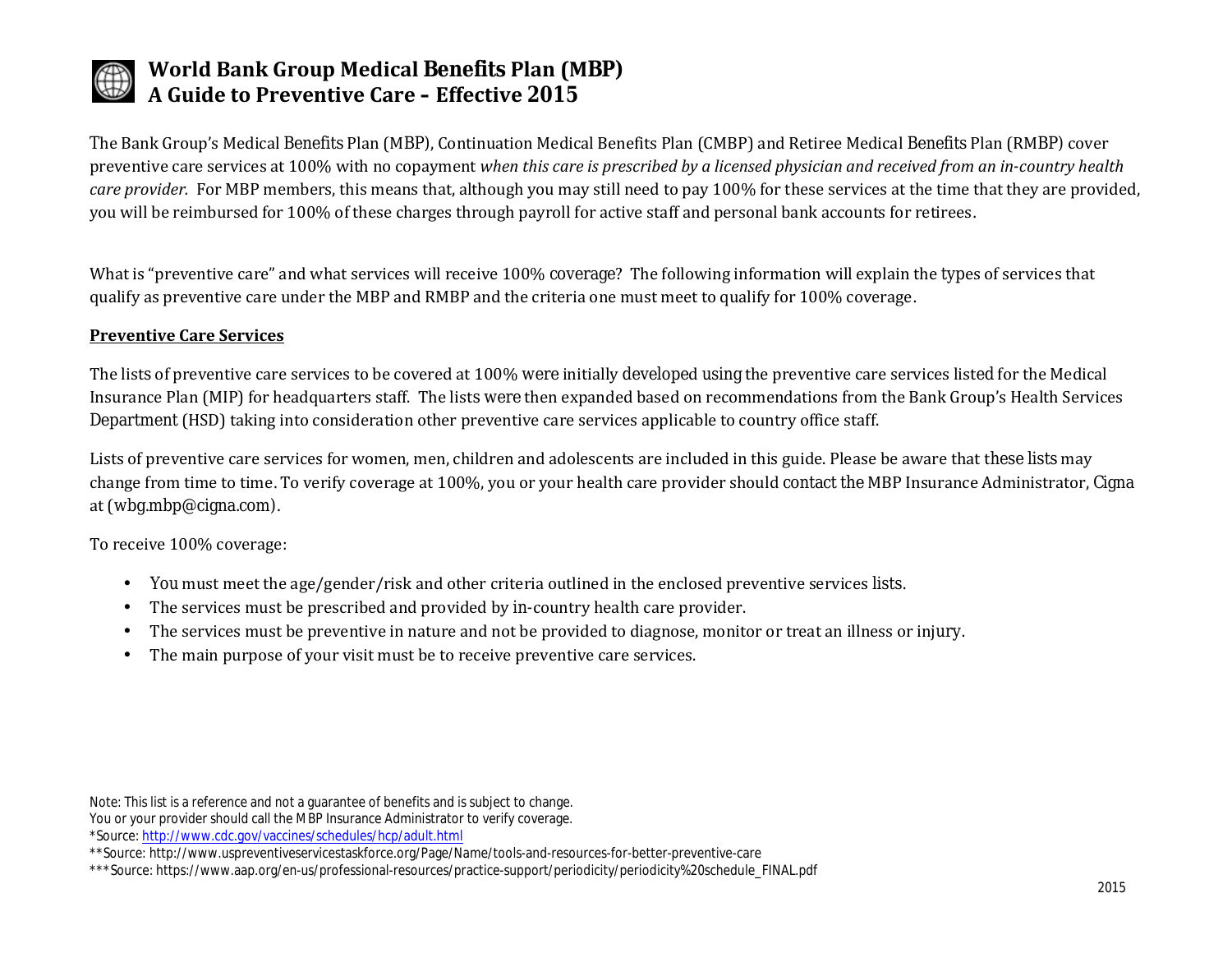### **What You Can Do to Help**

Here are some steps that you can take to help make sure your preventive care gets covered at 100%.

- Obtain your preventive care services from an in-country health care provider. ä,
- Make sure that the main purpose for your appointment is to receive preventive care services. If other non-preventive services are received during the same office visit, you will most likely be charged the regular co-pay for the visit.
- Make the physician's office and billing staff aware that you have no co-pay for preventive services and that your health plan will cover  $\blacksquare$ the services at 100% if they are preventive in nature.
- Talk with your doctor about which preventive services are appropriate for your age, gender and health status.  $\mathbf{r}$
- Take advantage of this increased benefit by getting the age, gender and health status appropriate preventive care. The World Bank  $\blacksquare$ Group values its staff members and wants to keep you and your family healthy.

Note: This list is a reference and not a guarantee of benefits and is subject to change. You or your provider should call the MBP Insurance Administrator to verify coverage. \*Source[: http://www.cdc.gov/vaccines/schedules/hcp/adult.html](http://www.cdc.gov/vaccines/schedules/hcp/adult.html)

\*\*Source: http://www.uspreventiveservicestaskforce.org/Page/Name/tools-and-resources-for-better-preventive-care

<sup>\*\*\*</sup>Source: https://www.aap.org/en-us/professional-resources/practice-support/periodicity/periodicity%20schedule\_FINAL.pdf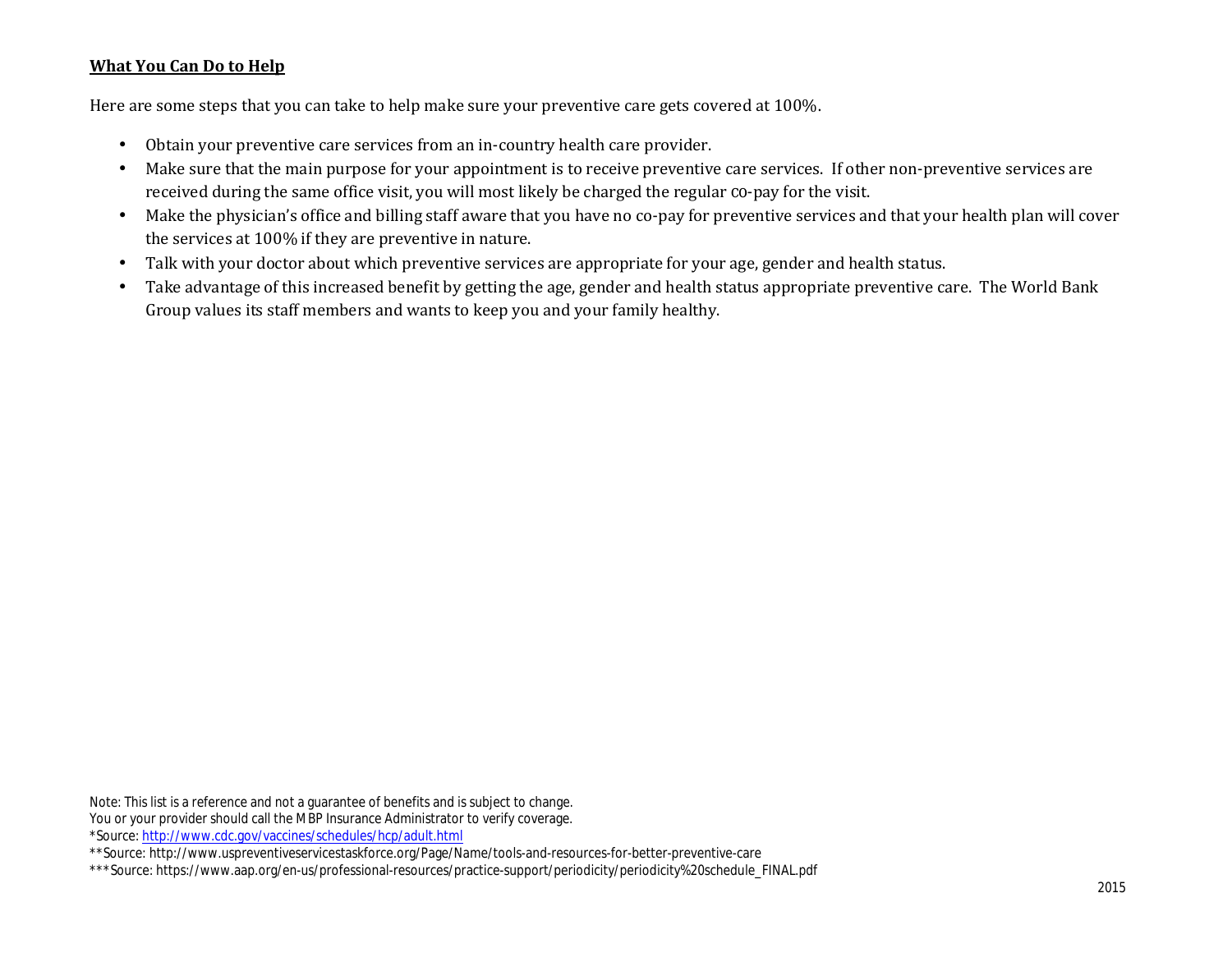## **Preventive Care Services for Women**

### **Recommendations for screenings/counseling/immunization are made by the health care provider\***

**(\*This is particularly appropriate for genetic testing)**

| Screenings/Other Services**<br><b>Ages</b><br>Routine                                                                                                                                                                                                                                                                                                                                                                                                                                                                                                                                                                                                                                                                                                                                                                                                                                                                                                                                                                                                                                                                                                                                                                                                                                                                                                                                                                                                                                                                                                                                                                                                                                                                                                                      | <b>Behavioral and</b>                                                                                                                                                                                                                                                                                                                                | <b>Immunizations*, Medications</b>                                                                                                                                                                                                                                                                                                                                                                                                                                                                                                                                                                                                                                                                                                                                                                                                                                                                                                 |
|----------------------------------------------------------------------------------------------------------------------------------------------------------------------------------------------------------------------------------------------------------------------------------------------------------------------------------------------------------------------------------------------------------------------------------------------------------------------------------------------------------------------------------------------------------------------------------------------------------------------------------------------------------------------------------------------------------------------------------------------------------------------------------------------------------------------------------------------------------------------------------------------------------------------------------------------------------------------------------------------------------------------------------------------------------------------------------------------------------------------------------------------------------------------------------------------------------------------------------------------------------------------------------------------------------------------------------------------------------------------------------------------------------------------------------------------------------------------------------------------------------------------------------------------------------------------------------------------------------------------------------------------------------------------------------------------------------------------------------------------------------------------------|------------------------------------------------------------------------------------------------------------------------------------------------------------------------------------------------------------------------------------------------------------------------------------------------------------------------------------------------------|------------------------------------------------------------------------------------------------------------------------------------------------------------------------------------------------------------------------------------------------------------------------------------------------------------------------------------------------------------------------------------------------------------------------------------------------------------------------------------------------------------------------------------------------------------------------------------------------------------------------------------------------------------------------------------------------------------------------------------------------------------------------------------------------------------------------------------------------------------------------------------------------------------------------------------|
| Annually, unless other interval specified or when screening is performed<br><b>Physical</b>                                                                                                                                                                                                                                                                                                                                                                                                                                                                                                                                                                                                                                                                                                                                                                                                                                                                                                                                                                                                                                                                                                                                                                                                                                                                                                                                                                                                                                                                                                                                                                                                                                                                                | <b>Informational Counseling</b>                                                                                                                                                                                                                                                                                                                      | and other Interventions, Where                                                                                                                                                                                                                                                                                                                                                                                                                                                                                                                                                                                                                                                                                                                                                                                                                                                                                                     |
| only when patient is at high risk                                                                                                                                                                                                                                                                                                                                                                                                                                                                                                                                                                                                                                                                                                                                                                                                                                                                                                                                                                                                                                                                                                                                                                                                                                                                                                                                                                                                                                                                                                                                                                                                                                                                                                                                          | from a Physician                                                                                                                                                                                                                                                                                                                                     | <b>Available</b>                                                                                                                                                                                                                                                                                                                                                                                                                                                                                                                                                                                                                                                                                                                                                                                                                                                                                                                   |
| 18-20<br>Screenings for:<br>Cervical Cancer (if sexually active & have cervix) cytology every 3 years<br>Chlamydia infection (if sexually active)<br>Depression<br>· Diabetes<br>Full blood count if indicated<br>- Genetic testing for BRCA, only if referred by a doctor and at high risk<br>Gonorrhea infection (if sexually active/at high risk)<br>· Healthy eating assessment<br>• Hepatitis B and C infection screening<br>· High Blood Pressure<br>· HIV testing<br>· Human papillomavirus (HPV)<br>· Interpersonal and domestic violence<br>Obesity<br>Sexually-transmitted infections<br>Yes,<br>Syphilis testing (if at high risk)<br>includes<br>annual<br>· Tuberculosis (TB) screening<br><b>Well-</b><br>Other Services:<br>Woman<br>• Office visits for administration of contraceptive devices and cost of the<br><b>Exam</b><br>contraceptive device, if billed by provider.<br>Prophylaxis, impregnated nets for malaria prevention<br>Sterilization procedures, including sterilization implant and surgical<br>sterilization (abdominal, vaginal or laparoscopic).<br>All services for ages $18 - 20$ plus:<br>$20 - 40$<br>High cholesterol screening<br>All services for ages $18 - 40$ plus:<br>$40 - 50$<br>Screening for breast cancer (mammography) every 2 years to age 74; interval can<br>be shorter in the presence of risk factors<br>$50 - 60$<br>All services for ages $18 - 50$ plus:<br>Screening for colorectal cancer (fecal occult blood test - annually, sigmoidoscopy<br>or colonoscopy every 5-10 years) to age 75<br>Annual low dose CT in adults aged 55 to 80 years who have a 30 pack-year<br>smoking history and currently smoke or have quit within the past 15 years.<br>60 or<br>All services for ages $18 - 60$ , plus: | Alcohol abuse<br>Counseling on preventive<br>chemotherapy, if at high<br>risk for breast cancer<br>Dietary counseling if at<br>high risk for diet-related<br>disease<br>HIV<br>Malaria<br>Referral for BRCA<br>counseling if at increased<br>risk<br>Tobacco use<br>Water/Food borne<br>diseases (i.e. Typhoid,<br>Cholera)<br>Weight loss, if obese | <b>BCG</b><br>Cholera - if indicated<br>Haemophilus influenzae type b<br>(Hib) - 1 of 3 doses if indicated<br>Herpes Zoster - 1 dose (age 60<br>and older)<br>Hepatitis A - 2 doses<br>Hepatitis $B - 3$ doses<br>Human Papillomavirus (HPV) -<br>ages $18 - 26$ , 3 doses if not<br>previously vaccinated<br>Influenza (Flu) - Annually<br>Japanese Encephalitis<br>Measles, Mumps, Rubella - 1 or<br>2 doses<br>Meningococcal - 1 or more<br>doses if indicated<br>Polio<br>Pneumococcal – 1 or 2 doses if<br>indicated<br>Rabies<br>Tetanus, Diphtheria, Pertussis<br>$(TdaP) - 1$ dose, then boost<br>with Td every 10 years<br>Tick borne encephalitis<br>Typhoid<br>· Varicella (Chickenpox) - 2<br>doses, ages 19-65<br>· Yellow Fever<br><b>Medications:</b><br>· Aspirin (physician prescribed)<br>- age 55 to 79 years to reduce<br>ischemic strokes (if potential<br>benefit outweighs potential<br>harm of increase in |

Note: This list is a reference and not a guarantee of benefits and is subject to change.

You or your provider should call the MBP Insurance Administrator to verify coverage.

\*Source[: http://www.cdc.gov/vaccines/schedules/hcp/adult.html](http://www.cdc.gov/vaccines/schedules/hcp/adult.html)

\*\*Source: http://www.uspreventiveservicestaskforce.org/Page/Name/tools-and-resources-for-better-preventive-care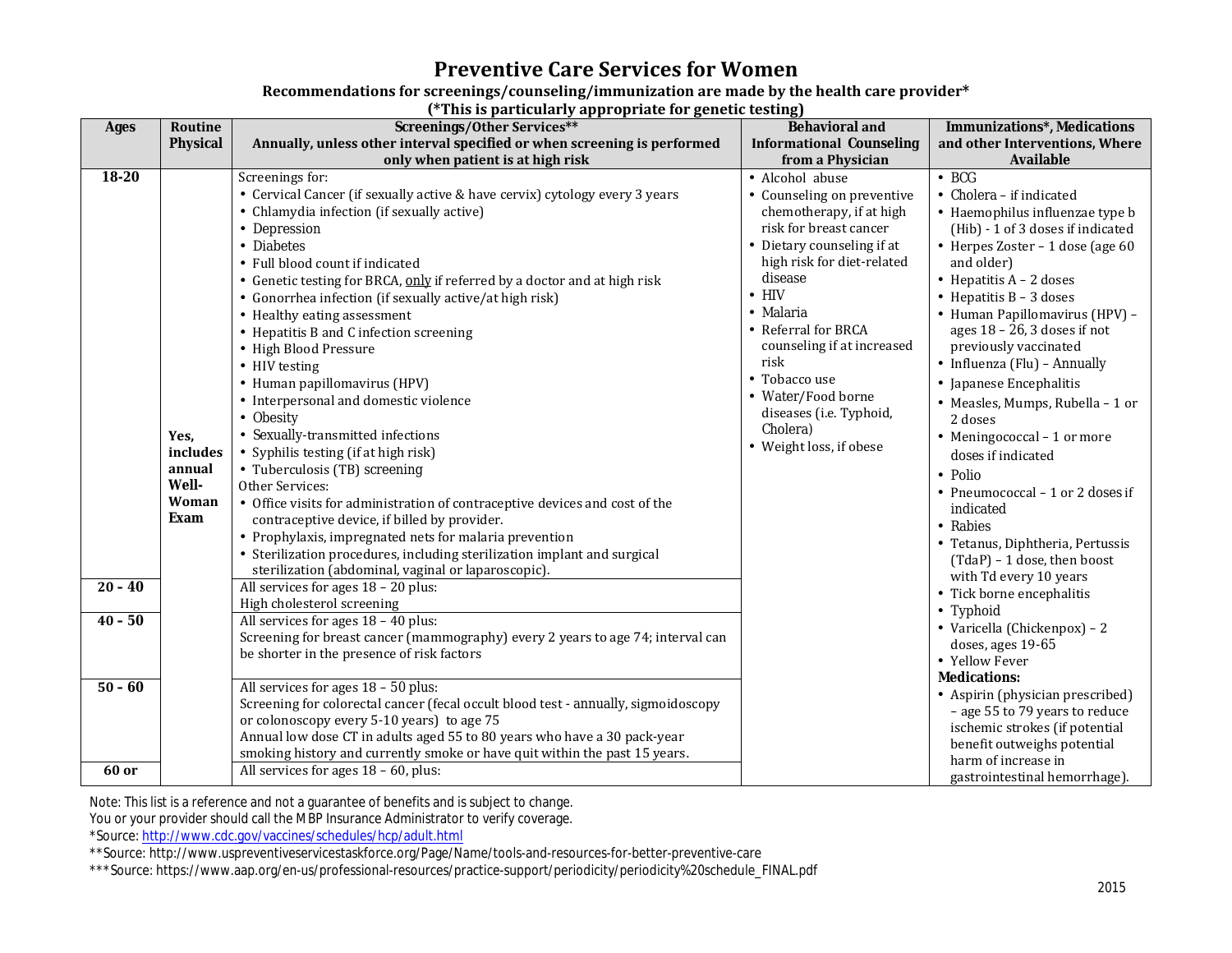| Ages  | Routine         | Screenings/Other Services**                                                                                                                                                                                 | <b>Behavioral and</b>                               | <b>Immunizations*, Medications</b>                                                                                                                                                                                                                                                                                                                                                                     |
|-------|-----------------|-------------------------------------------------------------------------------------------------------------------------------------------------------------------------------------------------------------|-----------------------------------------------------|--------------------------------------------------------------------------------------------------------------------------------------------------------------------------------------------------------------------------------------------------------------------------------------------------------------------------------------------------------------------------------------------------------|
|       | <b>Physical</b> | Annually, unless other interval specified or when screening is performed<br>only when patient is at high risk                                                                                               | <b>Informational Counseling</b><br>from a Physician | and other Interventions, Where<br><b>Available</b>                                                                                                                                                                                                                                                                                                                                                     |
| older |                 | Screening for osteoporosis in women aged 65 years or older and in younger<br>women whose fracture risk is equal to or greater than that of a 65-year-old white<br>woman who has no additional risk factors. |                                                     | Generic Zyban (2 cycles per<br>year, prescribed by doctor) for<br>tobacco cessation<br>Medications and impregnated<br>nets for malaria prevention<br>Prescriptions for generic and<br>over-the-counter<br>contraceptives to age 50.<br>Prescription drugs or over-the-<br>counter agents prescribed for<br>bowel preparation for<br>colonoscopy - age 50 to 75, up<br>to 2 prescriptions per 365-days. |

Note: This list is a reference and not a guarantee of benefits and is subject to change. You or your provider should call the MBP Insurance Administrator to verify coverage. \*Source[: http://www.cdc.gov/vaccines/schedules/hcp/adult.html](http://www.cdc.gov/vaccines/schedules/hcp/adult.html)

\*\*Source: http://www.uspreventiveservicestaskforce.org/Page/Name/tools-and-resources-for-better-preventive-care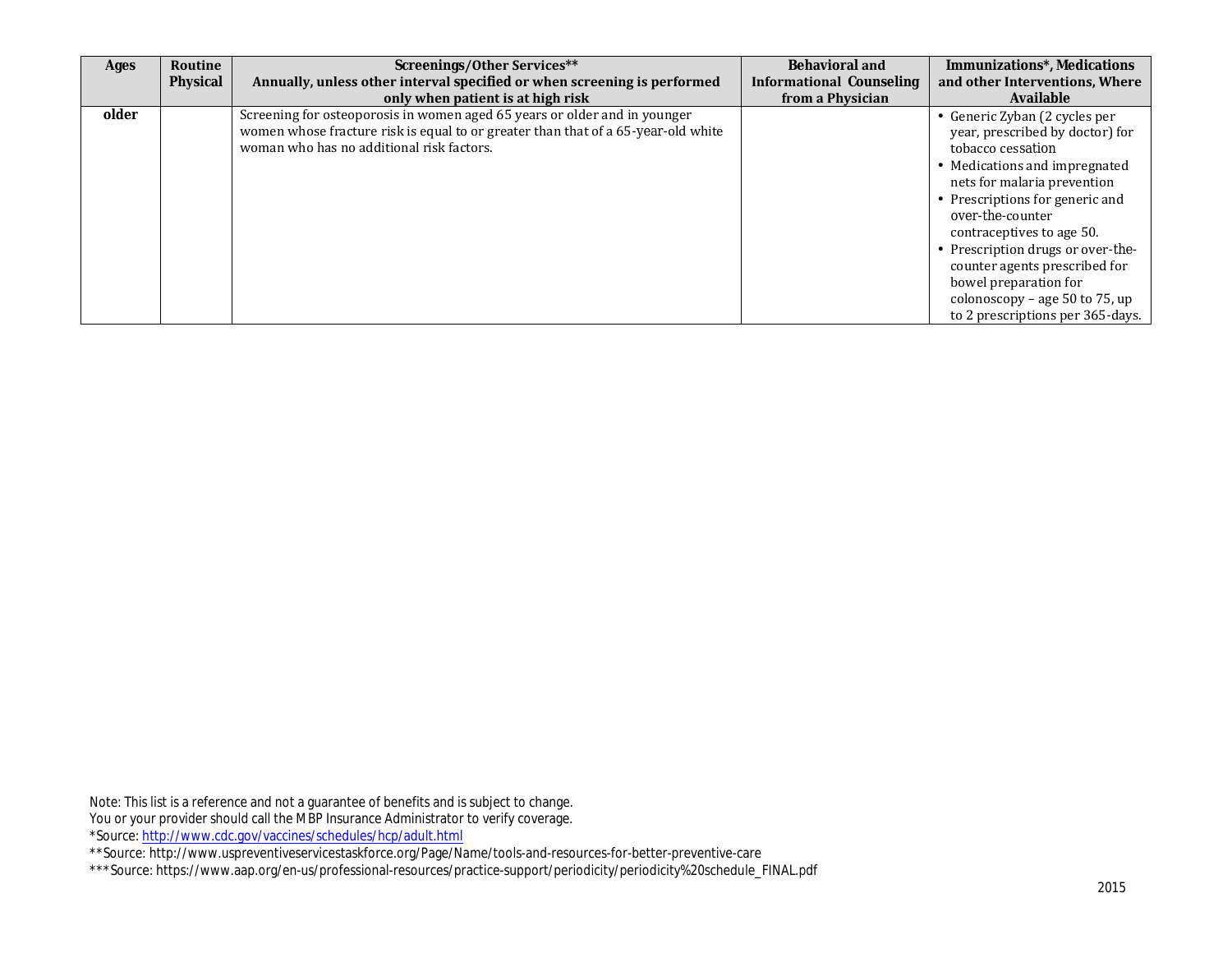## **Preventive Care Services for Pregnant Women**

#### **Recommendations for screenings/counseling/immunization are made by the health care provider\* (\*This is particularly appropriate for genetic testing)**

| <b>Ages</b>              | Routine<br><b>Physical</b>                                  | <b>Screenings**/Other Services</b><br>Annually, unless other interval specified or when screening is<br>performed only when patient is at high risk                                                                                                                                                                                                                                                                                                                                                                                                                                                                                                                                                                                                                                                                                                                                                                                                                                                                                                                                                                                                                                                                                                                                                                                                                                                                                                                                                                                                                                                              | <b>Behavioral and</b><br><b>Informational</b><br>Counseling by a<br>Physician                                                                                                                                                                         | Immunizations* and<br><b>Medications</b>                                                                                                                                                                                                                                                                                                                                                                                                                                                                       |
|--------------------------|-------------------------------------------------------------|------------------------------------------------------------------------------------------------------------------------------------------------------------------------------------------------------------------------------------------------------------------------------------------------------------------------------------------------------------------------------------------------------------------------------------------------------------------------------------------------------------------------------------------------------------------------------------------------------------------------------------------------------------------------------------------------------------------------------------------------------------------------------------------------------------------------------------------------------------------------------------------------------------------------------------------------------------------------------------------------------------------------------------------------------------------------------------------------------------------------------------------------------------------------------------------------------------------------------------------------------------------------------------------------------------------------------------------------------------------------------------------------------------------------------------------------------------------------------------------------------------------------------------------------------------------------------------------------------------------|-------------------------------------------------------------------------------------------------------------------------------------------------------------------------------------------------------------------------------------------------------|----------------------------------------------------------------------------------------------------------------------------------------------------------------------------------------------------------------------------------------------------------------------------------------------------------------------------------------------------------------------------------------------------------------------------------------------------------------------------------------------------------------|
| Pregnant<br><b>Women</b> | Yes,<br>includes<br>annual<br><b>Well-</b><br>Woman<br>Exam | Any services for appropriate age group, plus:<br>Cervical cancer screening<br>$\epsilon$<br>Chlamydia infection screening<br>$\mathbf{r}$<br>HIV testing<br>Hepatitis B infection screening, at first prenatal visit<br>If at risk, screening for thyroid function, type 2 diabetes, hemoglobin<br>electrophoresis, toxoplasmosis, tuberculosis, N. Gonorrhea, Hepatitis C, bacterial<br>vaginosis, trichomoniasis, herpes, chagas, and CMV<br>Rh (D) blood typing and antibody testing, at first pregnancy-related visit and at<br>24-28 weeks gestation<br>Routine prenatal office visits with OB/GYN, including initial and subsequent visits<br>for covering history and physical examinations<br>Rubella immunity<br>Screening for gestational diabetes<br>Screening for iron deficiency anemia<br>Syphilis testing<br>Urine culture for bacteria, during first prenatal visit or at 12-16 weeks gestation<br>Urine protein<br>Varicella immunity<br>Breast Feeding Support services including:<br>One new set of breast pump supplies for breast pump from a prior pregnancy if<br>not eligible for a new breast pump.<br>Purchase of standard electric breast pump (non-hospital grade) (if member did not<br>receive standard electric or manual breast pump within past 3 years). Must be<br>requested within 60 days of date of birth.<br>Purchase of manual breast pump (if member did not receive standard electric or<br>manual breast pump within past 3 years). Must be requested within 12 months<br>from date of birth.<br>Rental of hospital-grade breast pump when baby detained in hospital. | Any applicable counseling<br>for appropriate age group,<br>plus:<br>Interventions to promote<br>and support<br>lactation/breastfeeding (up<br>to 6 visits per year to<br>qualified lactation consultant<br>for either individual or<br>group classes) | Hepatitis $A - 2$ doses<br>Hepatitis $B - 3$ doses if<br>indicated<br>· Influenza<br>Meningococcal - 1 dose if<br>indicated<br>Pneumococcal – 1 dose for<br>those at risk<br>$\cdot$ TdaP - 1 dose<br>After completion of<br>pregnancy:<br>- Measles, Mumps, Rubella -<br>2 doses after completion of<br>pregnancy<br>· Varicella - 2 doses after<br>completion of pregnancy if<br>indicated<br><b>Medications:</b><br>· Medication and<br>impregnated nets for<br>Malaria Prevention** (See<br>attached note) |

#### **\*\* In regards to the Prophylaxis Treatment of Malaria in pregnant women and women breastfeeding infants, this treatment should be undertaken with** *strict* **specialist medical supervision, and on a case-by-case basis. Please confer with the prescribing medical professional regarding this treatment.**

Note: This list is a reference and not a guarantee of benefits and is subject to change.

You or your provider should call the MBP Insurance Administrator to verify coverage.

\*Source[: http://www.cdc.gov/vaccines/schedules/hcp/adult.html](http://www.cdc.gov/vaccines/schedules/hcp/adult.html)

\*\*Source: http://www.uspreventiveservicestaskforce.org/Page/Name/tools-and-resources-for-better-preventive-care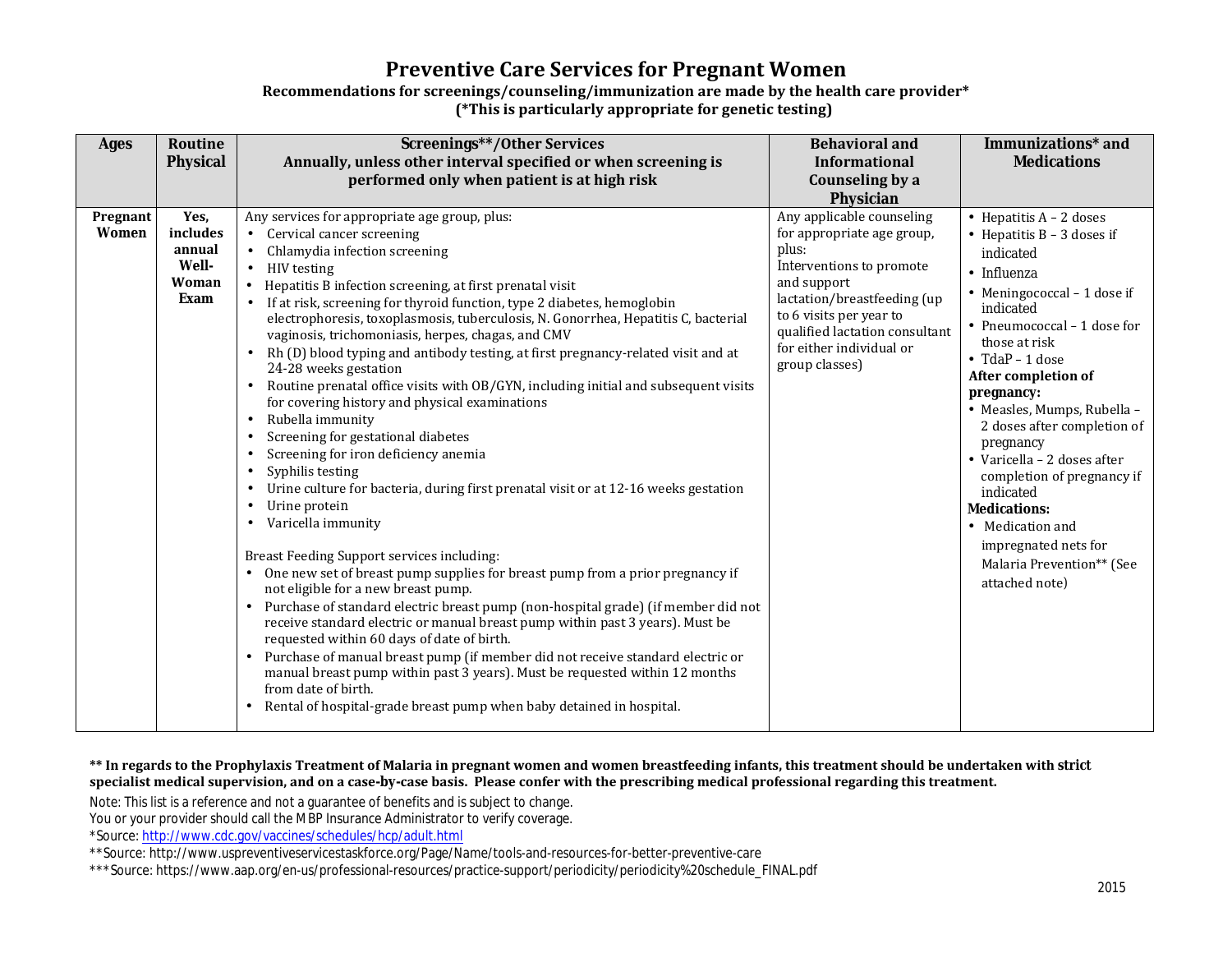## **Preventive Care Services for Men**

#### **Recommendations for screenings/counseling/immunization are made by the health care provider\***

**(\*This is particularly appropriate for genetic testing)**

| <b>Ages</b>                                                                | Routine<br><b>Physical</b> | $\mathbf{r}$ and is particularly uppropriate for generic testing<br>Screenings**<br>Annually, unless other interval specified or when screening is<br>performed only when patient is at high risk                                                                                                                                                                                                                                                                                                                                                                                                                                                                                                                                                                                                                                                                                                                                                                                                                                                  | <b>Behavioral or</b><br>Informational<br><b>Counseling from a</b><br>Physician                                                                                                                                   | <b>Immunizations*, Medications</b><br>and Other Interventions, Where<br><b>Available</b>                                                                                                                                                                                                                                                                                                                                                                                                                                                                                                                                                                                                                                                                                                                                                                                                                                                                                                                                                          |
|----------------------------------------------------------------------------|----------------------------|----------------------------------------------------------------------------------------------------------------------------------------------------------------------------------------------------------------------------------------------------------------------------------------------------------------------------------------------------------------------------------------------------------------------------------------------------------------------------------------------------------------------------------------------------------------------------------------------------------------------------------------------------------------------------------------------------------------------------------------------------------------------------------------------------------------------------------------------------------------------------------------------------------------------------------------------------------------------------------------------------------------------------------------------------|------------------------------------------------------------------------------------------------------------------------------------------------------------------------------------------------------------------|---------------------------------------------------------------------------------------------------------------------------------------------------------------------------------------------------------------------------------------------------------------------------------------------------------------------------------------------------------------------------------------------------------------------------------------------------------------------------------------------------------------------------------------------------------------------------------------------------------------------------------------------------------------------------------------------------------------------------------------------------------------------------------------------------------------------------------------------------------------------------------------------------------------------------------------------------------------------------------------------------------------------------------------------------|
| $18 - 20$<br>$20 - 35$<br>$35 - 45$<br>$45 - 65$<br><b>65 and</b><br>older | Yes                        | Depression<br><b>Diabetes</b><br>Full blood count if indicated<br>Healthy eating assessment<br>Hepatitis B and C Screening<br><b>High Blood Pressure</b><br>HIV testing<br><b>Obesity</b><br>Sexually-transmitted infections<br>Sterilization procedure (vasectomy)<br>Syphilis testing(if at high risk)<br>Tuberculosis (TB) screening<br>All services for ages $18 - 20$ plus:<br>High cholesterol screening<br>All services for ages 18 - 35 plus:<br>High cholesterol screening<br>All services for ages $18 - 45$ , plus:<br>Screening for colorectal cancer (fecal occult blood test - annually,<br>sigmoidoscopy or colonoscopy - every 5-10 years) to age 75<br>Screening for prostate cancer (PSA blood test) if indicated<br>Annual low dose CT in adults aged 55 to 80 years who have a 30 pack-year<br>smoking history and currently smoke or have quit within the past 15 years.<br>All services for ages $18 - 65$ , plus:<br>For men who have ever smoked, a one-time screening by ultrasonography<br>for abdominal aortic aneurysm | Alcohol abuse<br>Dietary counseling if at<br>high risk for diet-<br>related disease<br><b>HIV</b><br>Malaria<br>Tobacco use<br>Water/Food bourne<br>diseases (i.e. Typhoid,<br>Cholera)<br>Weight loss, if obese | · Cholera - if indicated<br>· Haemophilus influenzae type b<br>(Hib) - 1 of 3 doses if indicated<br>$\cdot$ Hepatitis A – 2 doses<br>$\cdot$ Hepatitis B - 3 doses<br>· Herpes Zoster - 1 dose (age 60<br>and older)<br>· Human Papillomavirus (HPV) -<br>ages $18 - 26$ , 3 doses if not<br>previously vaccinated<br>· Influenza (Flu) - Annually<br>· Japanese Encephalitis<br>· Measles, Mumps, Rubella - 1 or<br>2 doses<br>$\cdot$ Meningococcal - 1 or more<br>doses if indicated<br>$\cdot$ Pneumococcal – 1 or 2 doses if<br>indicated<br>· Tetanus, Diphtheria, Pertussis<br>$(TdaP) - 1$ dose, then boost<br>with Td every 10 years<br>Typhoid<br>· Varicella (Chickenpox) - 2<br>doses, ages 19-65<br>· Yellow Fever<br><b>Medications</b><br>· Aspirin (physician prescribed)<br>age 45 to 79 years to reduce<br>myocardial infarctions (if<br>potential benefit outweighs<br>potential harm of increase in<br>gastrointestinal hemorrhage).<br>· Generic Zyban (2 cycles per<br>year, prescribed by doctor) for<br>tobacco cessation |

Note: This list is a reference and not a guarantee of benefits and is subject to change.

You or your provider should call the MBP Insurance Administrator to verify coverage.

\*Source[: http://www.cdc.gov/vaccines/schedules/hcp/adult.html](http://www.cdc.gov/vaccines/schedules/hcp/adult.html)

\*\*Source: http://www.uspreventiveservicestaskforce.org/Page/Name/tools-and-resources-for-better-preventive-care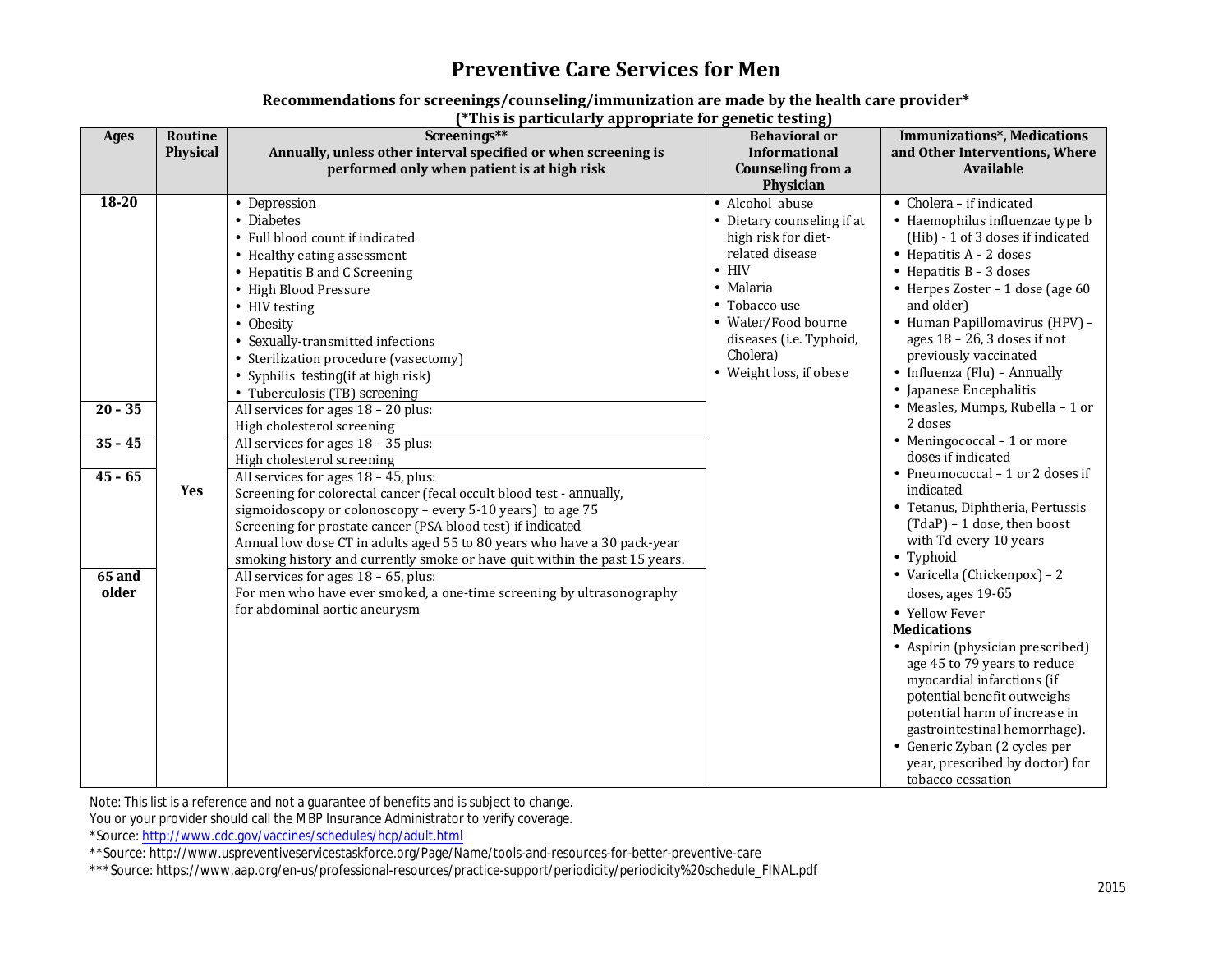|  | nets for malaria prevention<br>Prescription drugs or over-the-<br>counter agents prescribed for<br>bowel preparation for<br>colonoscopy – age 50 to 75, up<br>to 2 prescriptions per 365-days. |
|--|------------------------------------------------------------------------------------------------------------------------------------------------------------------------------------------------|
|  |                                                                                                                                                                                                |

Note: This list is a reference and not a guarantee of benefits and is subject to change. You or your provider should call the MBP Insurance Administrator to verify coverage. \*Source[: http://www.cdc.gov/vaccines/schedules/hcp/adult.html](http://www.cdc.gov/vaccines/schedules/hcp/adult.html)

\*\*Source: http://www.uspreventiveservicestaskforce.org/Page/Name/tools-and-resources-for-better-preventive-care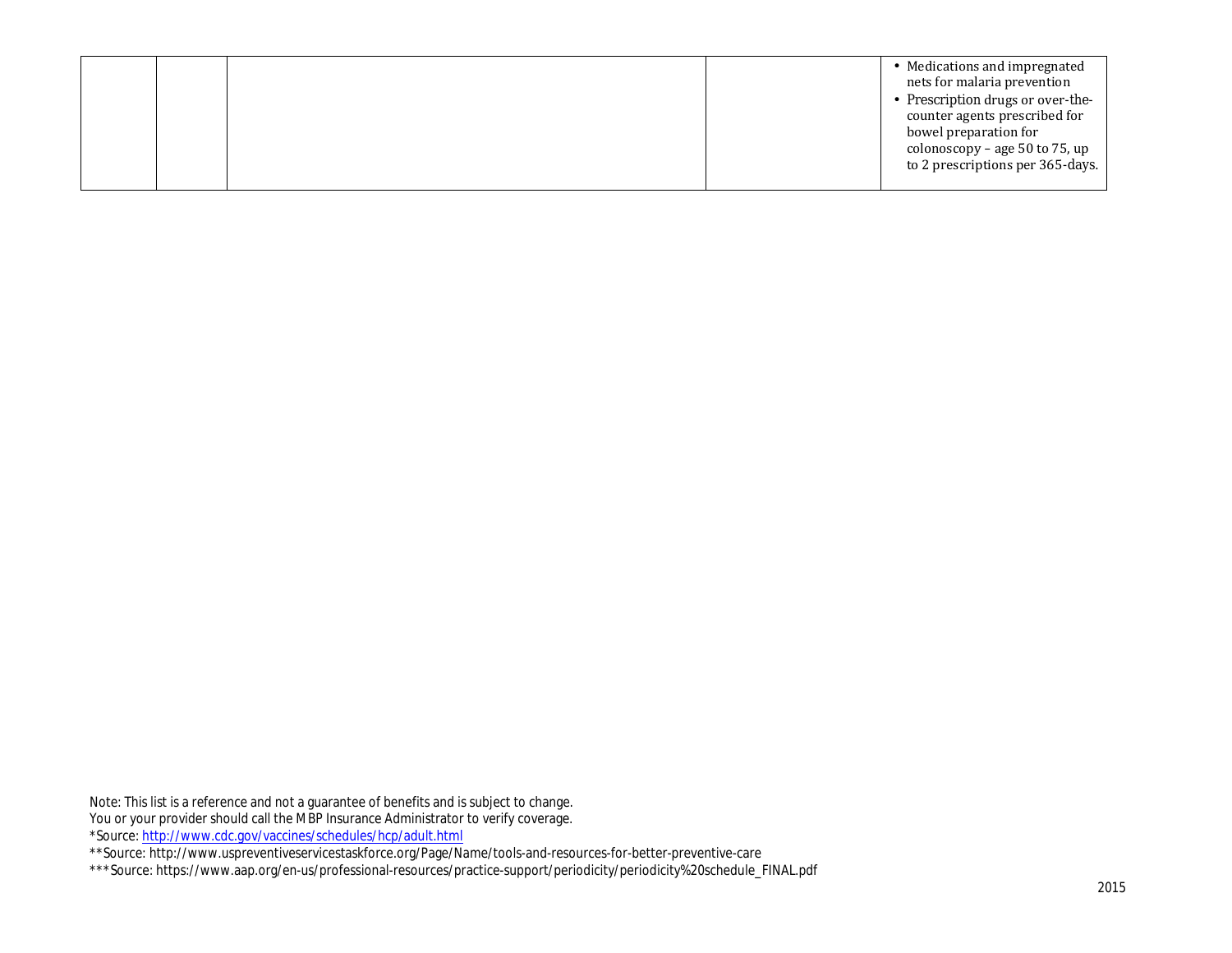# **Preventive Care Services for Children (Newborn to Age 10)**

| Recommendations for screenings/counseling/immunization are made by the health care provider.* |  |  |
|-----------------------------------------------------------------------------------------------|--|--|
|-----------------------------------------------------------------------------------------------|--|--|

**(\*This is particularly appropriate for genetic testing)**

| <b>Ages</b>                             | <b>Well Child Exam</b>                                   | This is but nominally upper spanished as a second<br><b>Screenings (At specified ages)</b>                                                                                                                                                                                                   | <b>Immunizations and Medications, Where Available</b>                                                                                                                                                                       |
|-----------------------------------------|----------------------------------------------------------|----------------------------------------------------------------------------------------------------------------------------------------------------------------------------------------------------------------------------------------------------------------------------------------------|-----------------------------------------------------------------------------------------------------------------------------------------------------------------------------------------------------------------------------|
| <b>Newborns</b><br>(Under 12<br>months) | Yes - at $7-14$ days;<br>then at 1, 2, 4, 6, 9<br>months | Cardiac defect screening<br>Congenital hypothyroidism (lack of thyroid secretions)<br>ŝ<br>Developmental screening/milestones<br>ş<br>ş<br>Hearing<br>HIV testing<br>ş<br>PKU (phenylketonuria - an inherited metabolic deficiency)<br>ŝ<br>Sickle cell disease<br>TB screening if high risk | At birth to age 10:<br>Cholera if indicated<br>Diphtheria, Tetanus, Pertussis<br>Haemophilus influenza type b (HIB)<br>Hepatitis A<br>Hepatitis B<br>HPV (human papilloma virus) (3 doses)<br>Inactivated Polio Virus (IPV) |
| 12 to 15<br>months                      | Yes - at 12 and $15$<br>months                           | Anemia (low red blood cell count)<br>ŝ<br>Behavioral problems<br>ŝ<br>ş<br>Developmental problems<br>ş<br>HIV testing<br>Lead, if at high risk of exposure                                                                                                                                   | Influenza<br>Japanese Encephalitis<br>Measles, Mumps, Rubella (MMR)<br>Meningococcal if indicated<br>Pneumococcal                                                                                                           |
| 18 months                               | Yes                                                      | Autism<br>Behavioral problems<br>Developmental problems<br>HIV screening                                                                                                                                                                                                                     | Rotavius 2 or 3 doses as indicated<br>Typhoid if indicated<br>Varicella (Chickenpox)                                                                                                                                        |
| 24 months/2<br>years to 30<br>months    | Yes – at 24 and 30<br>months                             | Anemia (low red blood cell count)<br>ş<br>Autism<br>S<br>Behavioral problems<br>s<br>Developmental problems<br>s<br>HIV screening<br>ş<br>Lead, if at high risk of exposure<br>Oral health assessment<br>Tuberculosis (TB) screening if at high risk                                         | Yellow fever<br><b>Medications</b><br>Medications and impregnated nets<br>malaria prevention** (See attached<br>note)<br>Prescription chemoprevention of dental<br>caries, if water source deficient in<br>fluorides        |
| 36 months/3<br>years                    | Yes                                                      | Behavioral problems<br>s<br>Developmental problems<br>ş<br>Height, weight and body mass index (BMI)<br>ş<br>HIV screening<br>ş<br>Oral health assessment<br>ş<br>Skin testing, if at high risk of tuberculosis<br>ŝ<br><b>Vision</b>                                                         |                                                                                                                                                                                                                             |
| $4 - 6$ years                           | Yes                                                      | <b>Behavioral problems</b><br>s<br>ş<br><b>Hearing</b><br>Height, weight and body mass index (BMI)<br>ş<br>HIV screening<br>ŝ<br>Oral health assessment<br>ş<br>TB screening if at high risk<br>Vision<br>ş                                                                                  |                                                                                                                                                                                                                             |

Note: This list is a reference and not a guarantee of benefits and is subject to change.

You or your provider should call the MBP Insurance Administrator to verify coverage.

\*Source[: http://www.cdc.gov/vaccines/schedules/hcp/adult.html](http://www.cdc.gov/vaccines/schedules/hcp/adult.html)

\*\*Source: http://www.uspreventiveservicestaskforce.org/Page/Name/tools-and-resources-for-better-preventive-care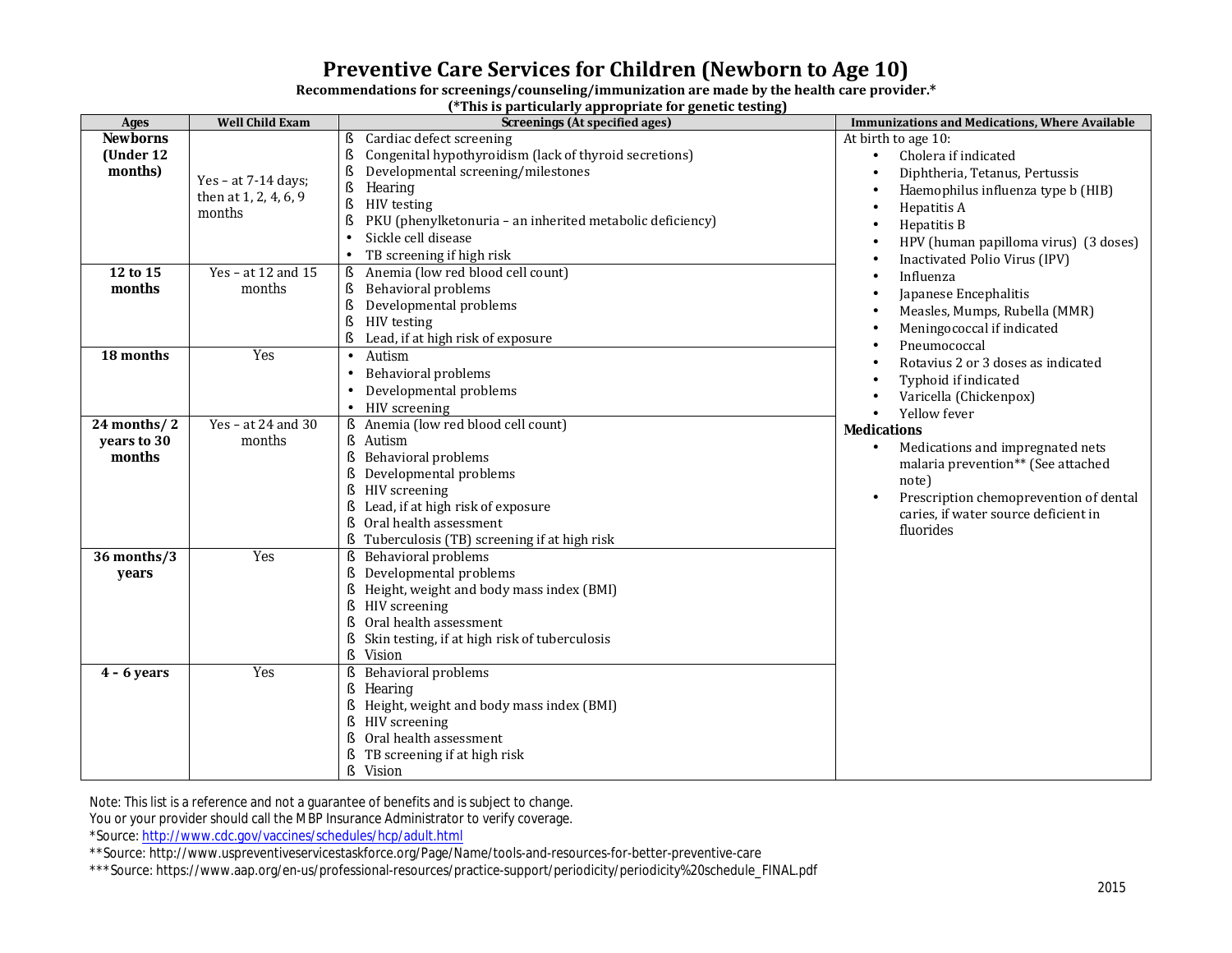| Ages           | <b>Well Child Exam</b> | Screenings (At specified ages)                                             | <b>Immunizations and Medications, Where Available</b> |
|----------------|------------------------|----------------------------------------------------------------------------|-------------------------------------------------------|
| $6 - 10$ years | Yes                    | Behavioral problems                                                        |                                                       |
|                |                        | Dyslipidemia screening one time between 6-10 yrs (AAP 2014 guidelines)***  |                                                       |
|                |                        | S Height, weight and body mass index (BMI)                                 |                                                       |
|                |                        | <b>§</b> HIV screening                                                     |                                                       |
|                |                        | Solesity screening/counseling to improve weight (by primary care physician |                                                       |
|                |                        | or referral for comprehensive, intensive behavioral interventions)         |                                                       |
|                |                        | Oral health assessment                                                     |                                                       |
|                |                        | TB screening if at high risk                                               |                                                       |
|                |                        | Vision                                                                     |                                                       |
|                |                        |                                                                            |                                                       |

**\*\* In regards to the Prophylaxis Treatment of Malaria in children from birth to age 10, this treatment should be undertaken with** *strict* **specialist medical supervision with the child weighing,** *at minimum***, 5 kilograms (11 pounds). Please confer with your prescribing medical professional regarding this treatment.**

Note: This list is a reference and not a guarantee of benefits and is subject to change. You or your provider should call the MBP Insurance Administrator to verify coverage. \*Source[: http://www.cdc.gov/vaccines/schedules/hcp/adult.html](http://www.cdc.gov/vaccines/schedules/hcp/adult.html)

\*\*Source: http://www.uspreventiveservicestaskforce.org/Page/Name/tools-and-resources-for-better-preventive-care